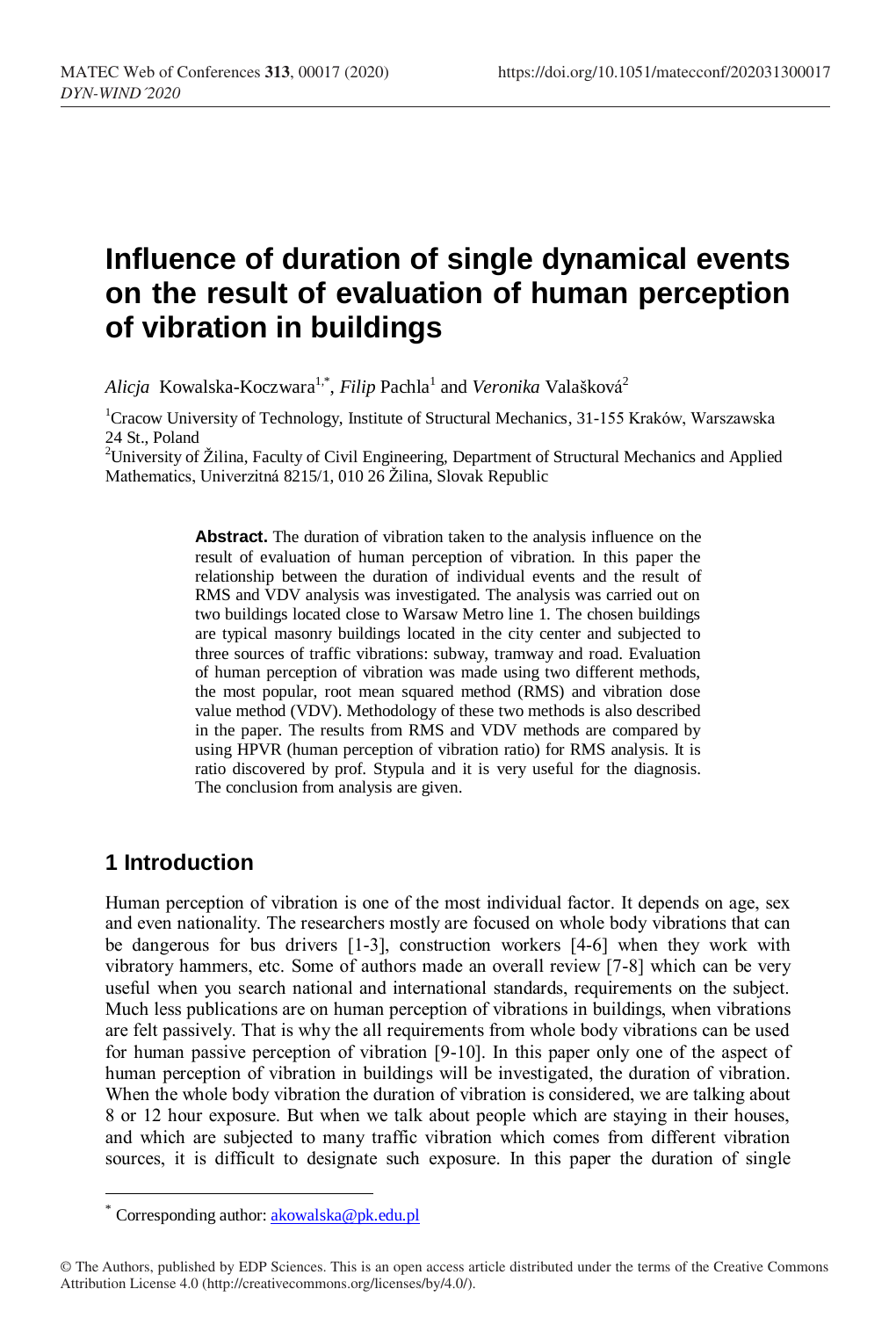dynamical event on human perception of vibration is investigated. The two most popular methods of evaluation where used for this purpose: root mean squared method (RMS) and vibration dose value method (VDV) [9]. RMS method averages acceleration values in duration time and is defined as

$$
a_w = \left[\frac{1}{T}\int_0^T a_w^2(t)dt\right]^{\frac{1}{2}}
$$
 (1)

where:  $a_w(t)$  – is weighted acceleration as a function of time  $[m/s^2]$ . *T* – is the duration of measurement [s].

VDV method uses fourth power instead of the second power as is used in RMS and it is defined as follows

$$
VDV = \left[\int_{0}^{T} a_w^4(t)dt\right]^{\frac{1}{4}}
$$
 (2)

To compare these two methods with each other HPVR ratio [11] was used

$$
HPVR = max\left(\frac{a_{RMS}}{a_Z}\right) \tag{3}
$$

where:  $a_{RMS}$  – acceleration *RMS* value obtained from analysis.

 $a<sub>z</sub>$  – acceleration *RMS* value equivalent to the threshold for the perception of vibration in a *z*-direction in the same 1/3 octave band as in *aRMS.*

#### **2 Methodology**

Measurements were carried out on two chosen buildings which are located very close to Warsaw Metro Line 1. The buildings are typical masonry buildings. The first of the buildings on which a series of measurements were made is located in Warsaw at Zamoyski St. It is located at a distance of 9 m from the edge of a road and about 20 m from a tram line (distance measured from the nearest rail head) and located directly above the metro tunnel. The second building in which assessments were made was the building located at Targowa 76 St. It is a six-story building. The building is located 25 m from the metro tunnel, 9 m from the road and 25 m from the tram line. All three sources of vibration are located in so called zones of dynamic influences [12].

Measurements points were located in the middle of the floor acc. [13]. In building at Zamoyski St. it was located on the fourth floor and in the building at Targowa 76 St. was located at the third floor Fig. 1. The rooms chosen for measurements were located on the side of the building closer to traffic excitation.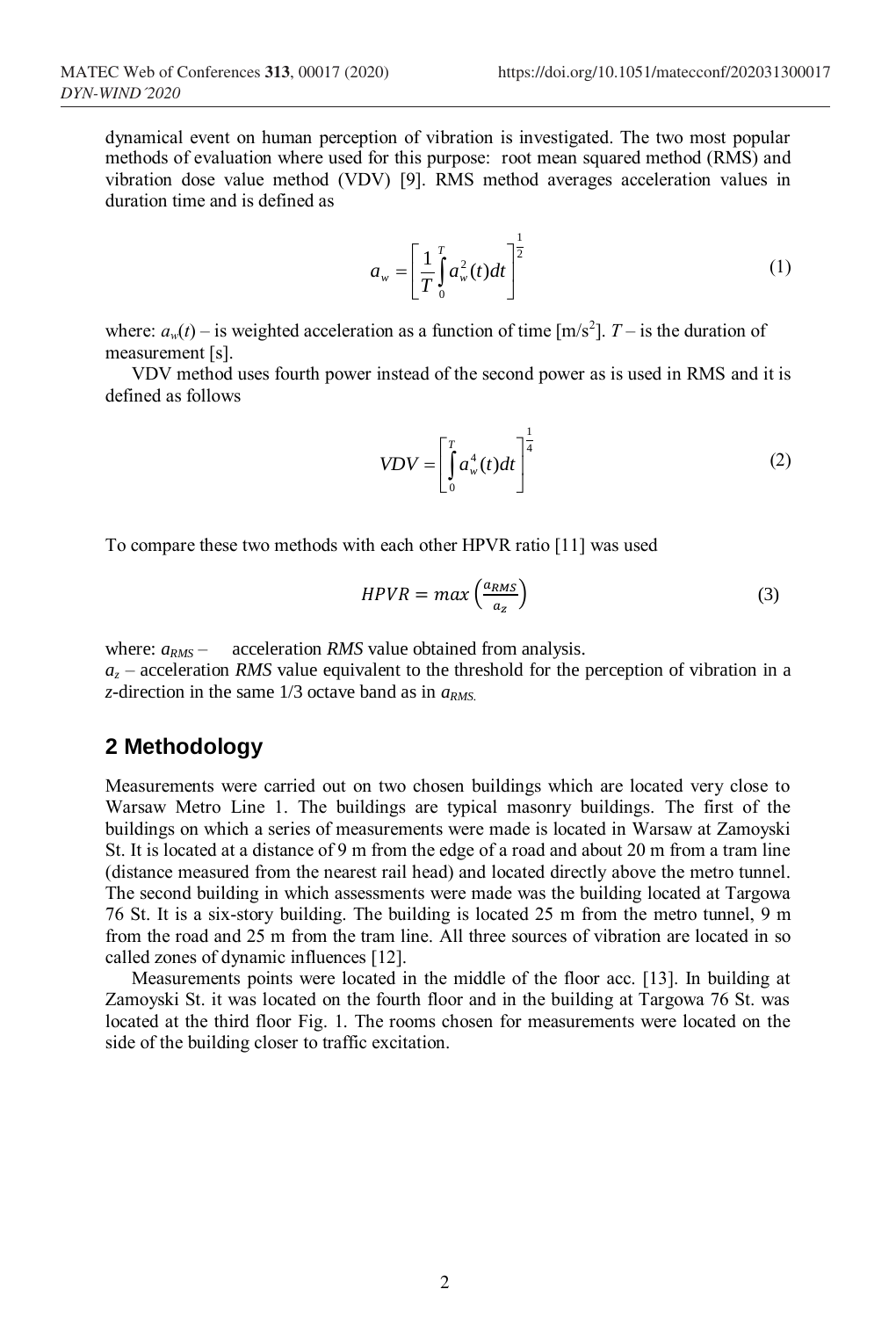

**Fig. 1.** Location of measurement points for human perception of vibration in both buildings: a) Zamoyski St.; b) Targowa 76.

Acceleration was recorded in three directions: two horizontal  $(x, y)$  and one vertical  $(z)$ . An example of recorded signal is shown in Fig. 2.



**Fig. 2.** Waveform recorded from metro train excitation, on the fourth floor in '*z*' direction, in building at Zamoyskiego St.

### **3 Analysis results**

Fig. 3-4 summarizes the results of the study on the influence of the type of transport source and the duration of a single event on the human perception of vibration expressed using the HPVR. The figures indicate lines corresponding to: the perception threshold of vibration in the "*z*" direction (orange line) and the comfort line during the day (yellow line). In Fig. 3-4 and Fig. 5-6 there are abbreviations which correspond to transport vibration sources:  $t$ tramway, m –metro trains, s – road, heavy trucks.



**Fig. 3.** Influence of transport source on the duration of vibration and on the HPVR value in building at Zamoyskiego St.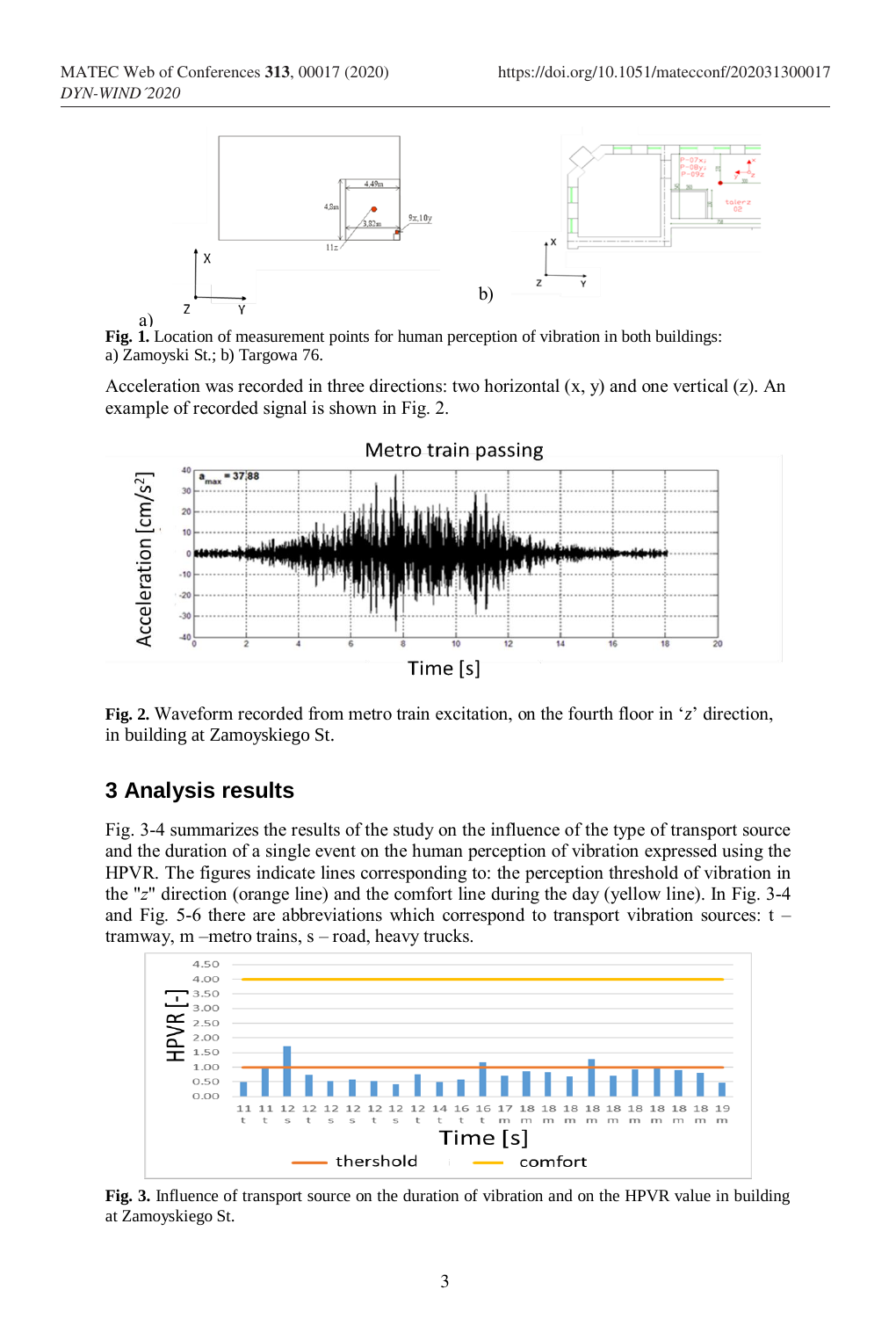

**Fig. 4.** Influence of transport source on the duration of vibration and on the HPVR value in building at Targowa 76 St.

From the results presented in Fig. 3-4, the influence of transport source on the duration of individual events is not possible to describe using the selected function.

An analogous analysis regarding the influence of the type of transport and the duration of vibrations on the result of human perception of vibration expressed by the VDV vibration dose value is presented in Fig. 5-6. Similarly to the previously described figures, in Figs. 5-6 there are lines corresponding to the perception threshold of vibration in the "*z*" direction and comfort line during the day.



**Fig. 5.** Influence of transport source on the duration of vibration and on the VDV value in building at Zamoyskiego St.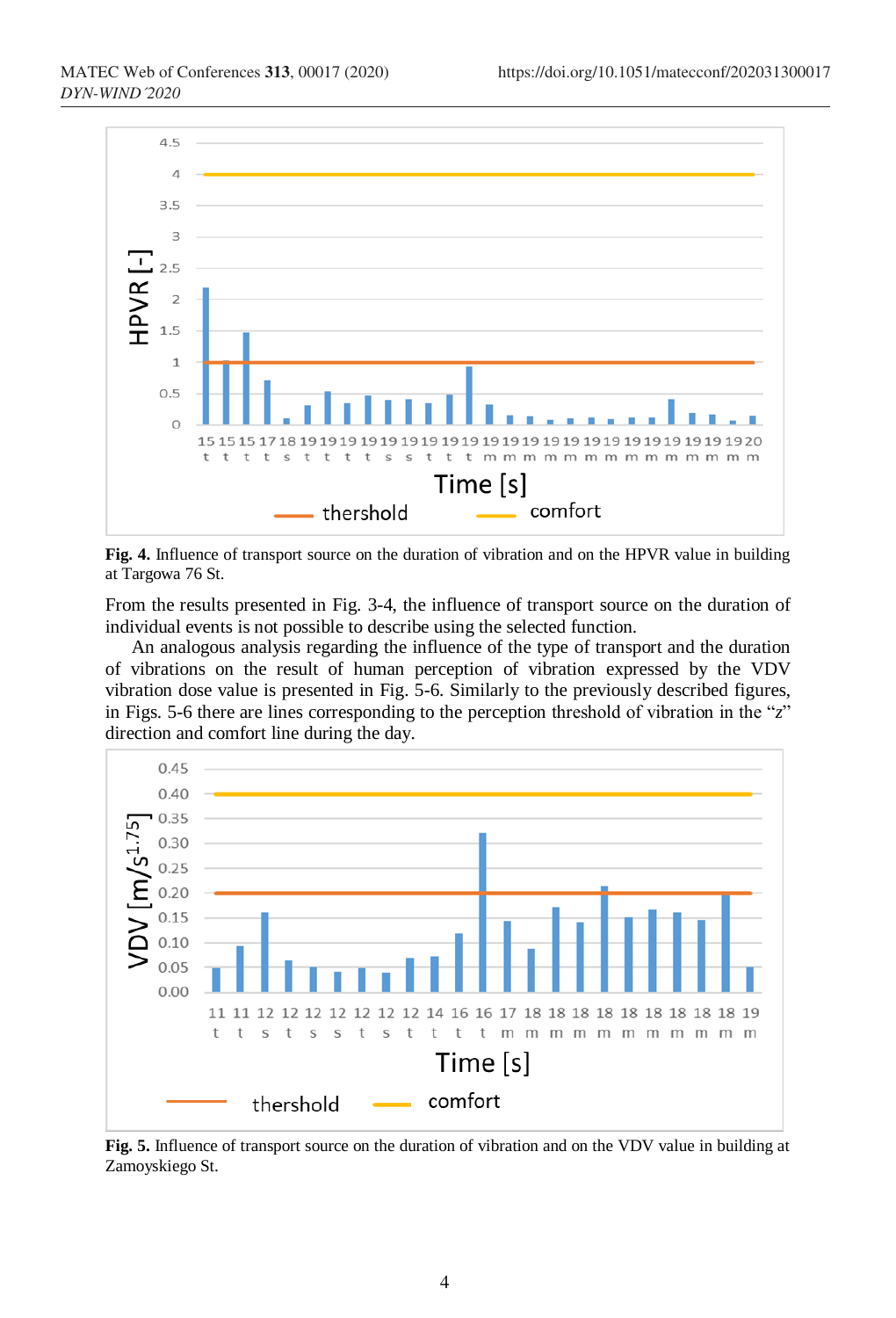

**Fig. 6.** Influence of transport source on the duration of vibration and on the VDV value in building at Targowa 76 St.

Based on the information summarized in Fig. 3-6, it is noticed that in relation to rail vehicles, the duration of vibration determined for trams is shorter than that determined in relation to the duration of vibration caused by metro trains. With regard to tram journeys, it is most often equal 11–15 s, and with respect to journeys by metro trains 18–19 s. Analyzes regarding car journeys referred to too few events, and the duration of vibrations corresponding to these events covered various conditions of travel. It is noted that with stabilized speed of travel and length of vehicles (tram, metro trains) the duration of vibrations in different measurements does not change much.

In Fig. 7 a classic statistic parameters are shown by using box and whisker plot. It is correlation between the source of vibration and a HPVR value for both buildings.



**Fig. 7.** Influence between the source of vibration and HPVR ratio.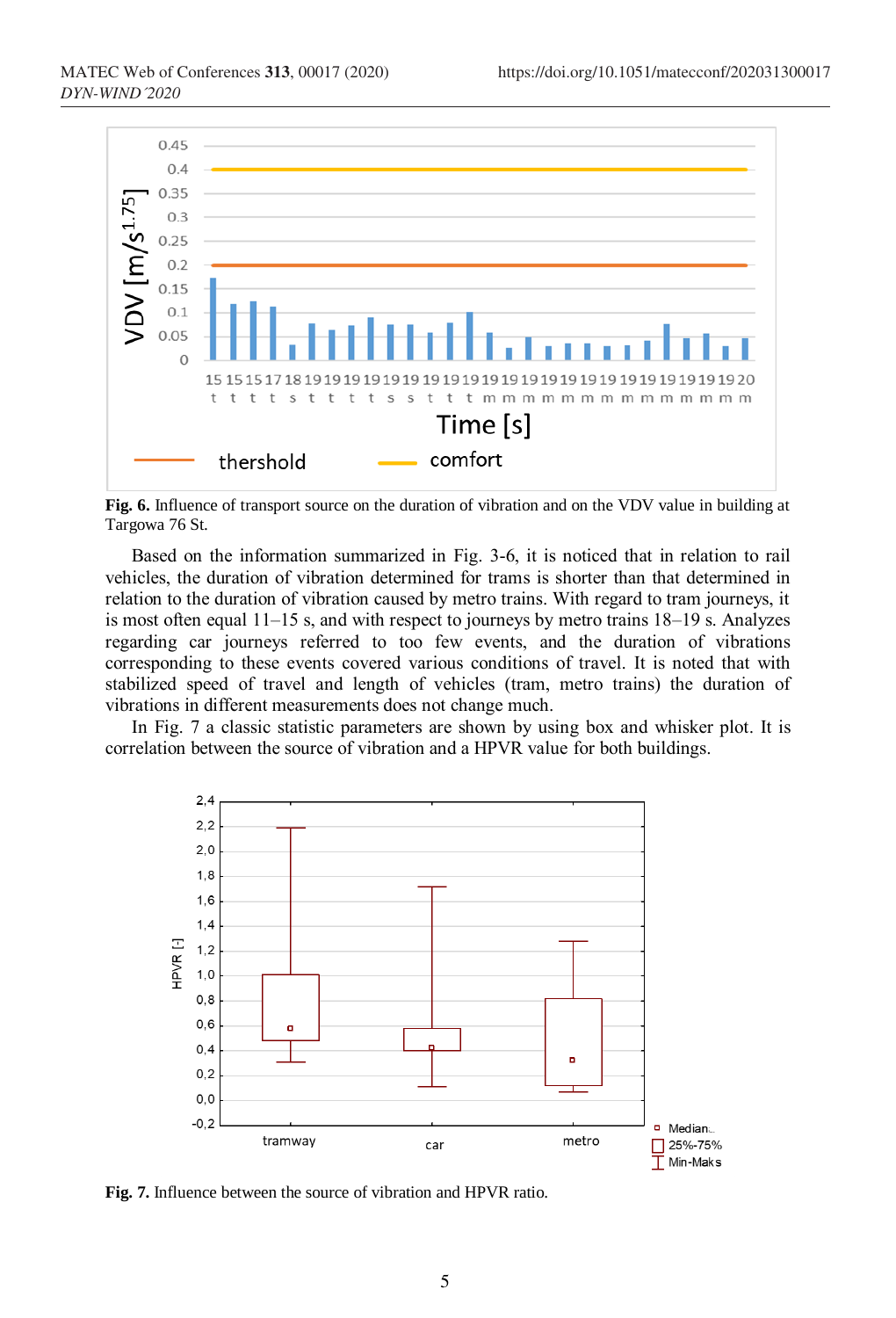As could be seen from Fig. 7 the tramway and road have largest spread of results. The Metro results are most suited.

In Fig. 8 a box and whisker plot for relation between the source of vibration and duration for both buildings is shown.





From Fig. 8 it could be noticed that results do not spread so much. It means there is correlation between the source of vibration and the time of vibration.

#### **4 Conclusion**

The article presents an investigation of influence of the source of vibration on human perception of vibration and on vibration time. There is no correlation between the vibration source and the HPV value. The HPVR values changed from 0.07 to 2.19. Wherein the exceedance of perception threshold of vibration occur in all types of vibration source. The minimum value equal 0.07 was observed for metro train and the maximum for tramway.

The same situation is between the vibration source and the VDV value. The minimum value is equal 0.03 for car journey and the maximum is 0.32 for tramway.

There is however correlation between the source of vibration and the time of vibration when we the single dynamic event is considered. The average value, standard deviation, median for the three considered sources of vibration is given in Table 1.